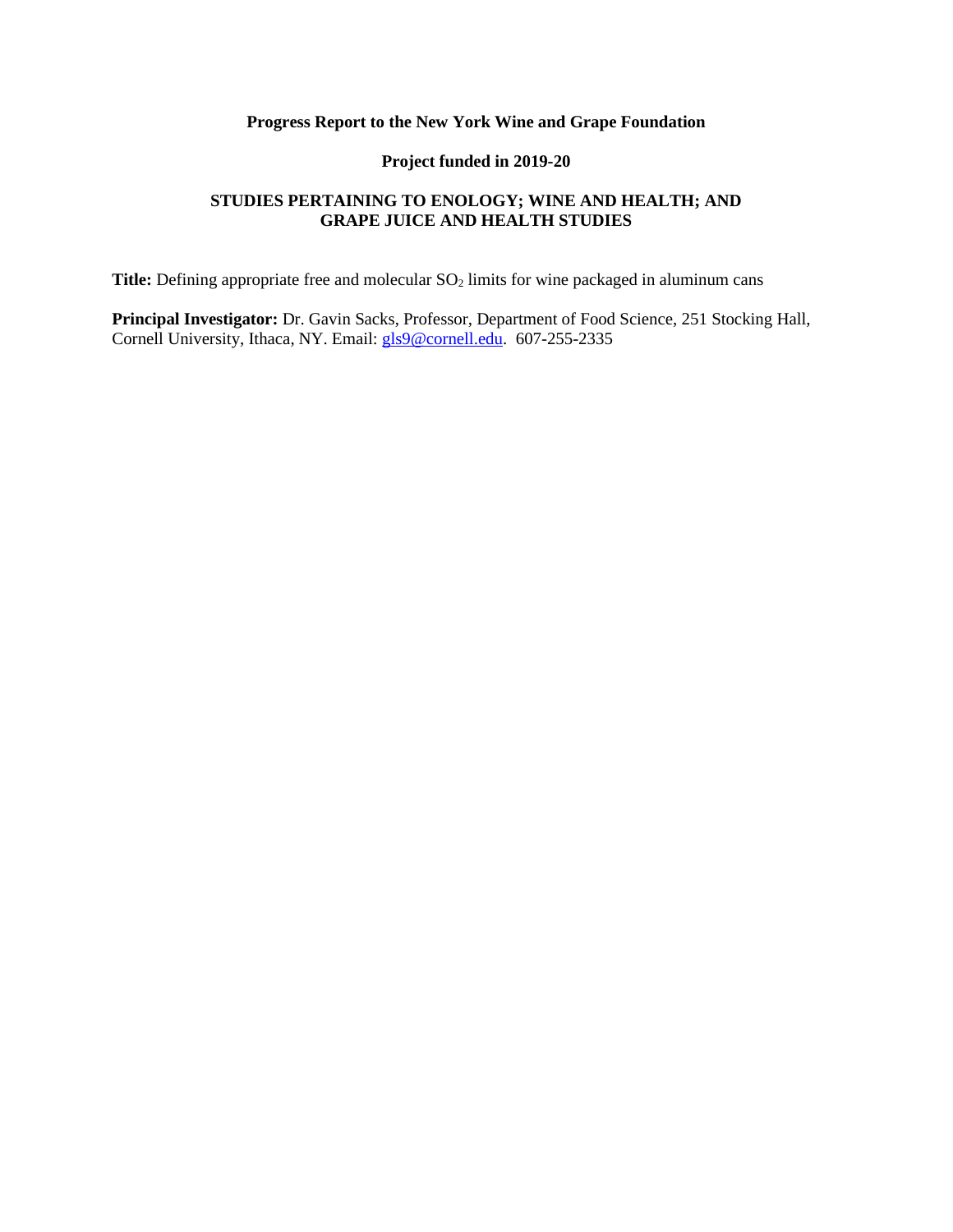### Objective:

Wines packaged in aluminum cans ("canned wine") are one of the fastest growing segments of the wine industry, including the NY State industry. However, canned wines are at greater risk for developing 'reduced' aromas due to formation of  $H_2S$  ("rotten egg"). Existing literature suggests that  $SO_2$  may be the source of this H2S, and beverage can manufacturers offer general guidelines for maximum free or total SO2. However, the applicability of these guidelines for a broad range of wines (e.g. those from NY State) are unclear, in part because its is unclear if free or molecular  $SO_2$  is responsible for formation of  $H_2S$ .

Our specific objective is to "Determine if molecular and free  $SO_2$  is responsible for H<sub>2</sub>S production during canned wine storage, and define appropriate limits for the relevant  $SO<sub>2</sub>$  species"

The expected outcome of this work is improved quality control of wines by New York State winemakers. This proposal fulfils several of the stated priorities of the 2019-20 NYWGF Request for Proposals, particularly research on "Sulfur like off-aromas".

#### Progress towards Objective

Wines packaged in aluminum cans ("canned wines") represent the fastest growing packaging segment in the wine industry, with 60% year-over-year growth reported recently by Nielsen. Several New York State wineries have joined in this growth, and now offer canned wines. Canned wines offer several advantages including ease of shipping, convenience, and recyclability. However, one concern associated with canned wines is the potential for developing sulfur like off-aromas (SLOs, also called "reduced aromas") due to production of H2S ('rotten egg' aroma).

Although wine and model wine solutions containing  $SO_2$  are well known to result in  $H_2S$  formation (Mrak, et al 1937 J Food Sci; Rankine, 1983 Austr. Grape. Wine.), it is unclear if the free or molecular SO<sup>2</sup> fraction is responsible (Figure 1). This lack of knowledge limited winemakers' ability to tune their wines to minimize the chance of H2S formation during can storage.



*Figure 1 – Aluminum beverage can (left), with a cartoon of the interior liner shown (right). We hypothesize that the neutral, "molecular" form of SO<sup>2</sup> will penetrate the can liner to react with aluminum oxide, and eventually Al metal, to generate H2S.*

We hypothesized that  $H_2S$  is formed during aluminum can storage following molecular  $SO_2$  diffusion through the resin liner and the passive layer on the surface of the Al metal. To evaluate this hypothesis, we incubated aluminum coupons in model wine systems with varying  $SO<sub>2</sub>$  concentrations under accelerated conditions. Ethanol and pH were manipulated to control the ratio of molecular to free SO2. Preliminary data indicate that molecular  $SO_2$  is a better predictor of H<sub>2</sub>S evolution. We are now expanding on this work with real wine systems and a broader range of aluminum coatings.